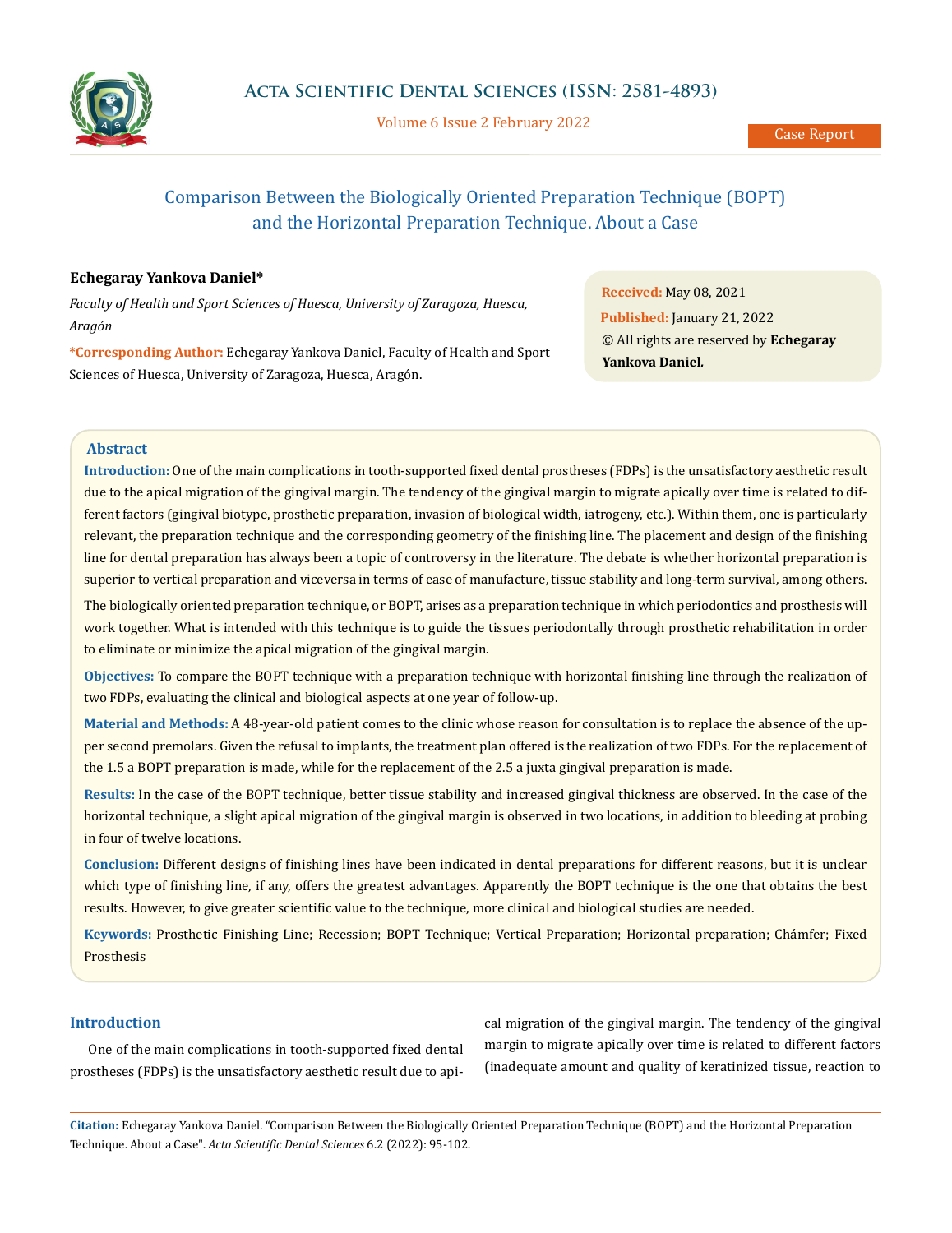trauma during prosthetic work, chronic inflammation due to prosthetic errors, trauma due to inadequate brushing, etc.). Among them, one is particularly relevant, the preparation technique and the corresponding geometry of the finishing line  $[1]$ .

The The biologically oriented preparation technique (BOPT), introduced in 2008 by Ignazio Loi, is inspired by the studies carried out by Carnevale and Di Febo, who in the 1990s adopted a prosthetic clinical protocol for highly periodontally compromised cases. This protocol consisted of preparing the teeth, after raising a flap, up to the bone crest. The objective was to eliminate undercuts, facilitate dental preparation and reduce the concavity of the roots. The tissues were allowed to heal and, between 8 and 12 weeks after surgery, prosthetic rehabilitation was performed. With this technique, a remodeling of the dentogingival complex was achieved. The main difference with the BOPT technique is that the latter can be used indistinctly on all teeth (periodontal or not) and does not require flaps (absence of surgery) [2-4].

The BOPT technique, used by Dr. Ignazio Loi for more than 15 years, has proven successful in maintaining pericoronal soft tissue stability in both anterior and posterior areas. With the BOPT technique, the clinician and laboratory technician can interact with surrounding tissues by modifying their shape and scalloped architecture, regardless of any pre-existing dental or gingival limitations [1]. The advantages are relevant considering that most of the clinical results are obtained only through the restoration, both provisional and final (margin position, emergency profile, tooth shape).

This article presents a clinical case in which two FDPs are performed, comparing a preparation technique using a horizontal finishing line (juxtagingival chamfer) and the BOPT technique, at one year of follow-up.

# **Material and Methods**

A 48 year old women came to the dental practices service of the Faculty of Health and Sports Sciences of Huesca (University of Zaragoza) whose reason for consultation was to replace the absence of the upper second premolars. In the intraoral examination, no anomaly was detected, and the periodontal status was correct (physiological probing, absence of bleeding, absence of mobility). After the intraoral examination, the treatment plan offered is the performance of two FDPs, since for economic reasons the option of implants is rejected. For the replacement of the 1.5, a BOPT technique is carried out, while for the replacement of the 2.5 a horizontal preparation (chamfer) is made.

In the case of the horizontal preparation, with a chamfer diamond bur of 100-200 µm and 1.4 mm in diameter (ADO-881, G014; Ancladén SL) the occlusal reduction is started, preserving the shape basic geometry. After that, the axial reduction is performed, tracing guide grooves. Subsequently, the juxtagingival chamfer termination line is marked and the parallelism between abutments is checked. Finally, the fit of the metal is checked, the biscuit try-in is done, and the final prosthesis is placed. (Figure 1).

In the case of the BOPT technique, a double probing is initially performed, first to the sulcus to measure the depth of the gingival



**Figure 1:** Horizontal preparation technique (juxtagingival chamfer).

sulcus and then to the bone crest, to measure the bone level and locate the cementoenamel junction (CEJ), since this determines the limit of the preparation.

Tooth preparation begins by reducing the incisal edge by 2mm. The axial walls are reduced 1 mm with a diamond bur. Then, the inner wall of the sulcus and the tooth are prepared at the same time with a conical diamond bur (BOPT bur 862.514.012; Sweden & Martina) of 1.2 mm diameter. The bur is inserted into the sulcus at an angle of 15 degrees. The goal of this is to remove 1mm from emergence of the anatomical crown. Next, to avoid creating a finishing line, the bur is positioned parallel to the axis of the tooth between the root and the crown, thereby removing tooth structure with the body of the instrument rather than the tip. Both the tooth and the gum are prepared at the same time. After that, the provisional prosthesis is relined and adapted to the abutment using a self-curing acrylic resin (Sintodent White; Sintodent). With the provisional relined, 2 areas are distinguished: an internal one that

**Citation:** Echegaray Yankova Daniel*.* "Comparison Between the Biologically Oriented Preparation Technique (BOPT) and the Horizontal Preparation Technique. About a Case". *Acta Scientific Dental Sciences* 6.2 (2022): 95-102.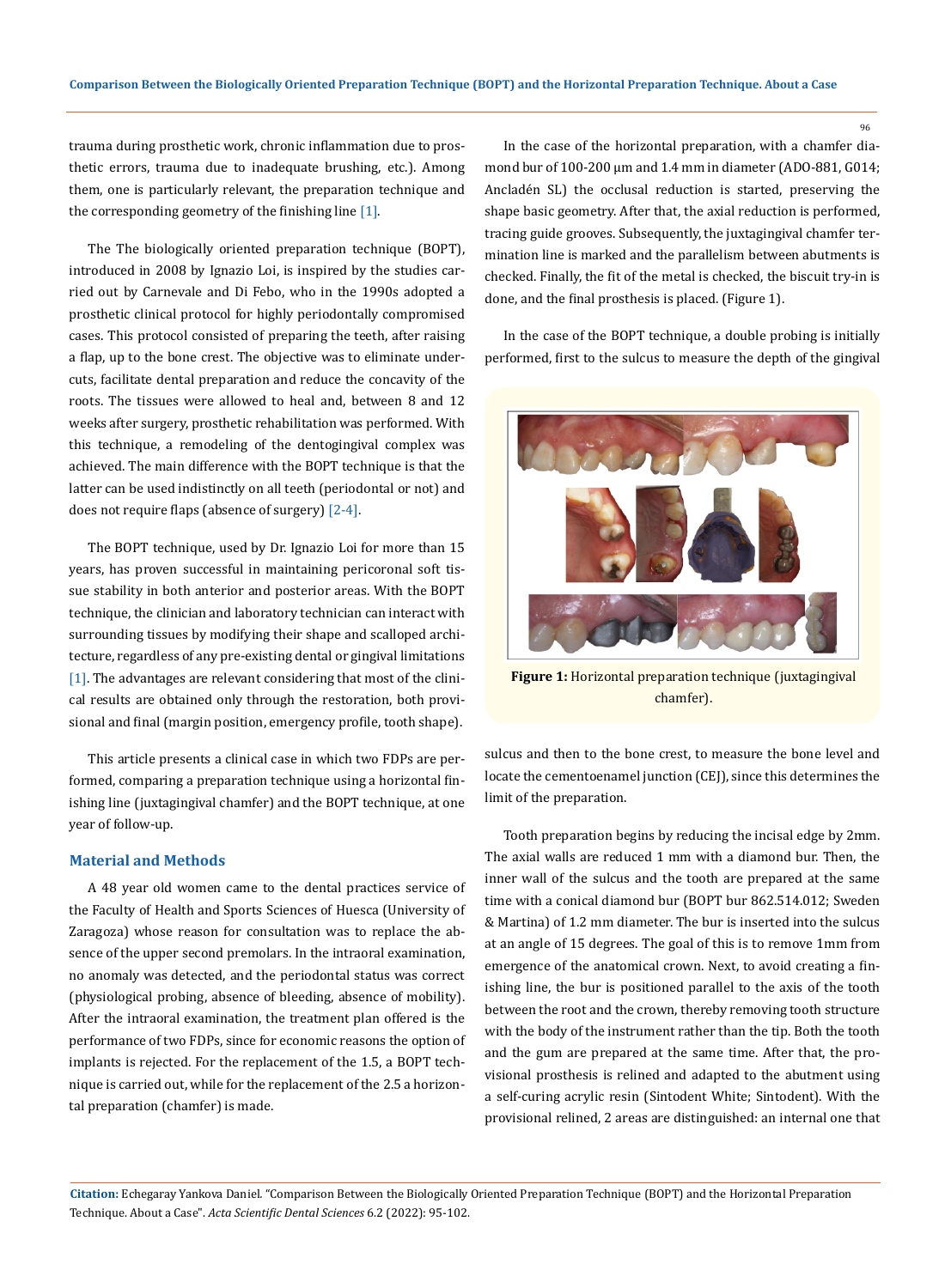determines the extension of the gingival sulcus and an external one that marks the position of the gingival margin. Between these areas, a groove is formed in the provisional prosthesis, which is filled with light-curing flowable resin. This union will create the cervical emergence profile of the provisional restoration. Using the provisionals, a CEJ is created with the new emergence profile. Provisional restorations are placed at a depth of 0.5 to 1 mm in the sulcus, respecting the biological width. After a period of 4 weeks, the provisional is lifted and it is verified that the biological space has been invaded in two locations. When the biological width is invaded, the only structure that has a biological reaction is the connective tissue, which induces an inflammatory reaction that leads to the production of inflammatory molecules that will activate the osteoclasts, inducing bone resorption and risk of soft tissue recession. Given this, a provisional modification is made, correcting the involuntary vertical overextension. At 8 weeks, with the soft tissues showing a healthy appearance, impressions are taken. A 2-step impression technique is used with elastomers (Ivoclar Vivadent AG) and 2 gingival retraction cords (Ultrapack; Ultradent Products Inc.). The definitive prosthesis is created based on the biological and functional parameters of the provisional restorations. Once placed, aesthetics, marginal fit, interproximal contacts and occlusion are evaluated. (Figure 2)



**Figure 2:** BOPT technique.

## **Discussion**

Tooth-supported fixed dental prostheses treatment (FDPs) continues to be one of the main options when it comes to replacing missing teeth. One of the most feared phenomena in these treatments is the instability of the gingival tissue, which may be associated with periodontal inflammation resulting from the injury of the prosthesis or with the apical migration of the gingival margin around the restoration. This implies the exposure of the interface between tooth and prosthesis which, in most cases and especially in areas of aesthetic relevance, is extremely unpleasant and leads to the failure of the prosthesis. Among the factors related to this (gingival biotype, trauma, iatrogenia, etc.) it has been observed that the design or geometry of the preparation and the location of the finishing line play a fundamental role in gingival health. If the interface fit is not well adapted (marginal inaccuracy) it will be a biological refuge for periodontopathogenic bacteria, allowing them to damage the dental support structures and cause the failure of the prosthesis [4-12].

Over the years the realization of FDPs has been carried out through the use of finishing lines in the dental preparation. The finishing line is described as the border between the intact portion of the tooth and the most apical point of the preparation. It must be well defined, regular and, above all, well positioned. There are many finishing lines and the use of one or another depends on the treatment plan, trends, and the type of material used (metal, ceramic, metal-ceramic, lithium disilicate or zirconium, among others). In practical conditions, the factor that most influences the design is the restorative material. It also influences the anatomy and position of the teeth, the number of teeth involved and the skill, precision and experience of the operator [5, 9,13].

The location and design of the finishing line has been, and continues to be, a topic of great debate and importance among numerous authors. Their objective is to establish the type of preparation with the best long-term prognosis [3, 11].

Depending on the location, we find supragingival lines (preparation coronal to the gingival margin), juxtagingival lines (preparation at the same level as the gingival margin) or subgingival lines (preparation apical to the gingival margin) [13].

Based on the design, Kuwata  $[14]$  established a finishing line classification from the point of view of the marginal angle (vertical projection from the outer surface of the tooth and its prepared surface). He defined a marginal angle between  $0$  and  $30^{\circ}$  as a bevel, between 31 and  $60^{\circ}$  as a chamfer, and between 61 and  $90^{\circ}$  as a

**Citation:** Echegaray Yankova Daniel*.* "Comparison Between the Biologically Oriented Preparation Technique (BOPT) and the Horizontal Preparation Technique. About a Case". *Acta Scientific Dental Sciences* 6.2 (2022): 95-102.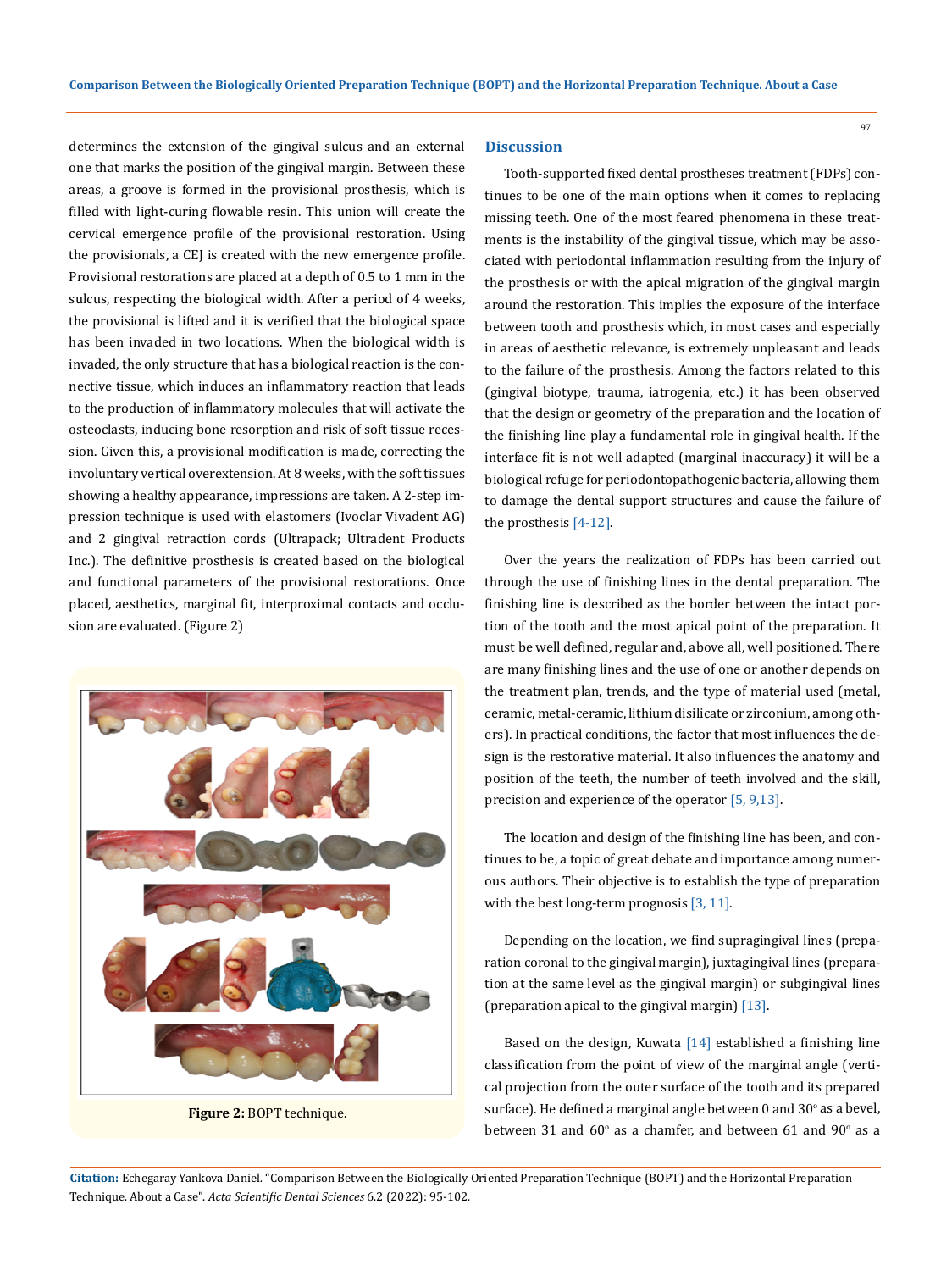shoulder. Later, a more practical classification was proposed, distinguishing between horizontal finishing lines and vertical finishing lines. Within the horizontal ones are the chamfer, chamfer with bevel, shoulder, shoulder with bevel and sloped shoulder, and within the vertical ones the knife edge and the feather edge or softened preparation. Some authors include the BOPT technique within this last group while others indicate that it is a preparation without a termination line [1, 2, 6, 8, 9, 12].

The vertical preparation technique or without finishing line is described by Morton Amsterdam since 1968 and later by Carnevale and Di Febo. Over the years, in cases of periodontal affected teeth, vertical preparation was the only recourse, as it was impossible to prepare a shoulder or chamfer at root level. However, over time it was used less, being replaced by techniques with finishing margins [3, 12, 15].

Horizontal preparations have a very obvious line and are recommended in cases where the periodontium is healthy and the clinical crown matches with the anatomical one. In them, the prosthetic margins are located near the cementoenamel junction (CEJ). Vertical preparations or without finishing line are more conservative and recommended when the clinical crown, due to a loss of periodontal support, does not match with the anatomical crown. In these cases, the prosthetic margin is placed in the root area. Based on this, some authors state that the termination line depends more on a clinical factor than on a technical factor [1, 6, 9, 10].

Horizontal preparations can be identified, are easily visible, have a defined margin and, according to their advocates, allow for better seating of the restoration. In them, the margin is positioned by the dentist and a well-defined finishing line is left that will be transmitted to the impression and the working model. This is probably the reason why prosthodontists prefer horizontal preparations. In the BOPT technique, the margin is positioned by the laboratory technician based on information from the gingival tissue. A fundamental concept is that the finishing line of the horizontal preparations is in the prepared tooth, so that in the laboratory the technician only has that information to make the prosthesis on the tooth. On the other hand, in the BOPT technique, the finishing line is the margin of the prosthetic crown. The emerging anatomy of the tooth is eliminated and inclined planes without a finishing line are created, which will allow the laboratory technician to have a finishing area in which he will have absolute freedom to position the margin of the prosthesis. This margin may be shortened or extended both in the temporary and in the final restoration at different intrasulcular levels, without invading the gingival sulcus (controlled invasion of the sulcus)  $[9, 16]$ .

Many studies claim that tooth preparation facilitates placement of the prosthetic restoration, reducing marginal discrepancy. One of the greatest difficulties for the clinician is to place the prosthetic margin in an apicocoronal direction in a clear, precise and biologically correct manner. The concept of subgingival positioning of the margins of a prosthetic crown is based on aesthetic reasons, although several authors believe juxta or supragingival placement is more appropriate for the maintenance of a healthy periodontium in the long term [2, 6, 7, 8,17]. Various studies have observed that subgingival restorations with a horizontal finishing line are associated with periodontal inflammation (bleeding four to five times higher than in supragingival margins) and possible gingival recession [18-24]. This is due to the inability to establish an adequate marginal fit in the subgingival region. In the case of vertical finishing line subgingival restorations, many in vitro and in vivo studies have shown that the vertical preparation has the least marginal discrepancy compared to other preparation designs. Therefore, it can be said that the coronal seal is definitely better in vertical preparations than in horizontal preparations. This is due to the decreased space between the teeth and the crown as a result of the vertical geometry. The result is a better fit of the crown, less exposure of the root cement, less extrusion of cement during the cementation phase and less bacterial penetration. Some authors have also shown that a poor periodontal response depends more on the poor adaptation of the crown margin than on the placement of the final margin within the gingival sulcus. Thus, it has been observed that, despite the subgingival position of the prosthetic margin, the soft tissues appear to be healthy and stable [1, 6, 9, 10, 12, 17, 25].

Poor periodontal response has also been associated with the shape of the crown contour. Crown contours obtained with the BOPT technique may appear excessively pronounced, according to the traditional definition of "overcontouring". Overcontouring has frequently been considered a deleterious anomaly in crown construction, leading to tissue inflammation and periodontal problems [23]. The crown contour has two main components, the emergence profile and the cervical contour. The term emergence profile

**Citation:** Echegaray Yankova Daniel*.* "Comparison Between the Biologically Oriented Preparation Technique (BOPT) and the Horizontal Preparation Technique. About a Case". *Acta Scientific Dental Sciences* 6.2 (2022): 95-102.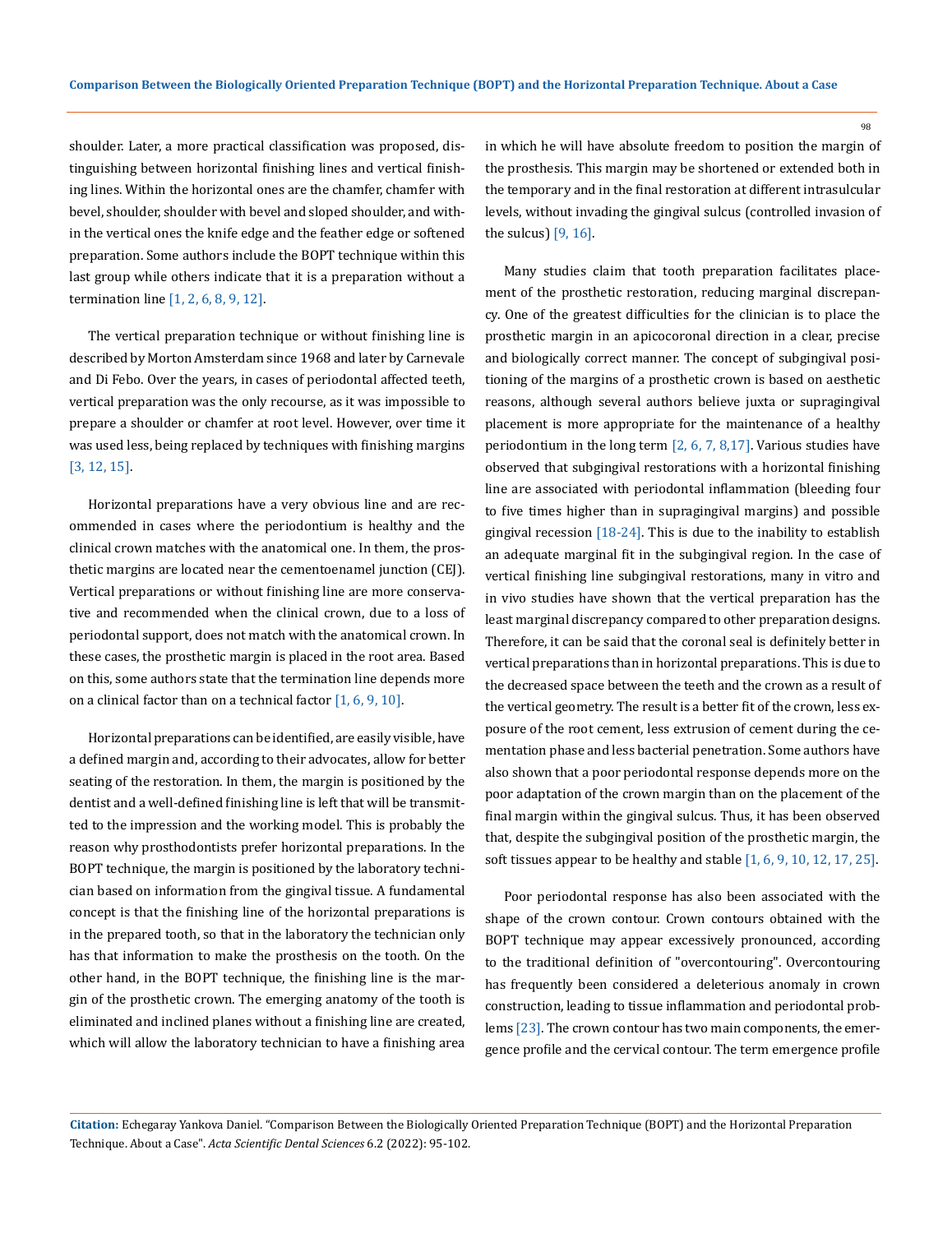is defined as "the contour of a tooth or restoration in relation to the adjacent tissues". For its part, the cervical contour refers to the curvature that must always be recreated in artificial crowns, it is the subgingival cervical beginning. Its function is to maintain the surrounding tissues in tension and health. The cervical contour corresponds to the CEJ and is neither flat nor concave, but convex. The amount of this convexity can be measured through the angle of emergence. When removing the CEJ, this anatomical landmark must be artificially recreated with a physiological angle that supports the surrounding soft tissue. This should not be seen as an overcontour but rather as a new contour or a new artificially recreated CEJ [12]. In addition, Loi *et al* [1] are of the opinion that the concept of overcontouring should be reinterpreted. In fact, there is no consensus on what a "normal" contour should be. Sorensen suggested that a vertical contour of up to 45 degrees can still be considered normal. In contrast to what other authors suggest, in most cases of BOPT it is very rare to observe a swollen gingiva and a recession related to the contours of the crown [1]. Moreover, with a physiological overcontour, biologically conformed, with a harmonious emergence and a controlled gingival compression, no harmful effect of gingivitis or recession is caused, but rather the opposite, since it allows to increase the magnitude of sealing of the gum barrier [10].

The stability of the gingival tissues and the harmony between the tooth and the gum represent a challenge for prosthetic dentistry. In fact, the most difficult variable to predict is the gingival response to the prosthetic restoration. A correct relationship between dental restorations and periodontal tissues is extremely important to ensure long-term success, as well as aesthetics. If, on the one hand, the periodontium must be in good condition so that the rehabilitation remains in optimal conditions for a long period, on the other hand, the prosthetic rehabilitation must show adaptation to the periodontal tissues so that they can remain healthy. In the past, prosthetic techniques were used that affected the gingival component as little as possible, although, nowadays, it has been observed that, compared to conventional techniques, BOPT is capable of promoting short, medium and long-term soft tissue stability, adapting by themselves and naturally to the preparation and restoration. Once the convex anatomy of the tooth is transferred to the final prosthesis, what is sought is for the gum to thicken and adapt around the new shapes and profiles created. In this technique, prosthetic and periodontium merged into a new concept of emerging profiles or adaptation profiles, where the technician has

an active participation in the placement of the finishing line and in the choice of prosthetic profiles, being a restorative protocol conceived to reproduce dental nature. With BOPT it is possible to correct recessions and thicken soft tissues [1, 5, 9, 10, 11].

In summary, the advantages and disadvantages of both techniques are:

#### **Advantages of horizontal termination lines [2,15]**

- Easy preparation.
- Well-defined and visible margins.
- • Ease of work between clinician and laboratory.
- • Greater precision during the construction phases.
- Absence of overcontouring.
- In metal-ceramic restorations, they provide sufficient rigidity so that the porcelain firing does not distort the metal margin of the restoration.

#### **Disadvantages of horizontal preparations**

- Less marginal fit: increased risk of caries, pulpitis, necrosis, fracture of the restored tooth, gingivitis and recession.
- Less tissue stability: risk of recession and, consequently, aesthetic failure.
- Impossibility of making two identical finishing lines.

### **Advantages of BOPT technique [1, 7, 9, 4, 16, 26-31]**

- • CEJ removal on unprepared teeth and removal of existing finishing lines on already prepared teeth (useful in retreatments).
- Possibility of placing the finishing line at different levels, either more coronally or more apically, within the gingival sulcus (controlled invasion of the sulcus), without affecting the quality of marginal adaptation of the restoration.
- Possibility of realization both in periodontal teeth and not.
- Possibility of modulating the crown emergence profiles to create the ideal esthetic gingival architecture.
- Creation of a new CEJ through the prosthesis.
- More conservative procedure: saving tooth structure.
- • Ease and speed of execution.
- Optimum restoration-tooth relationship.
- Ease of finishing and relining temporary crowns.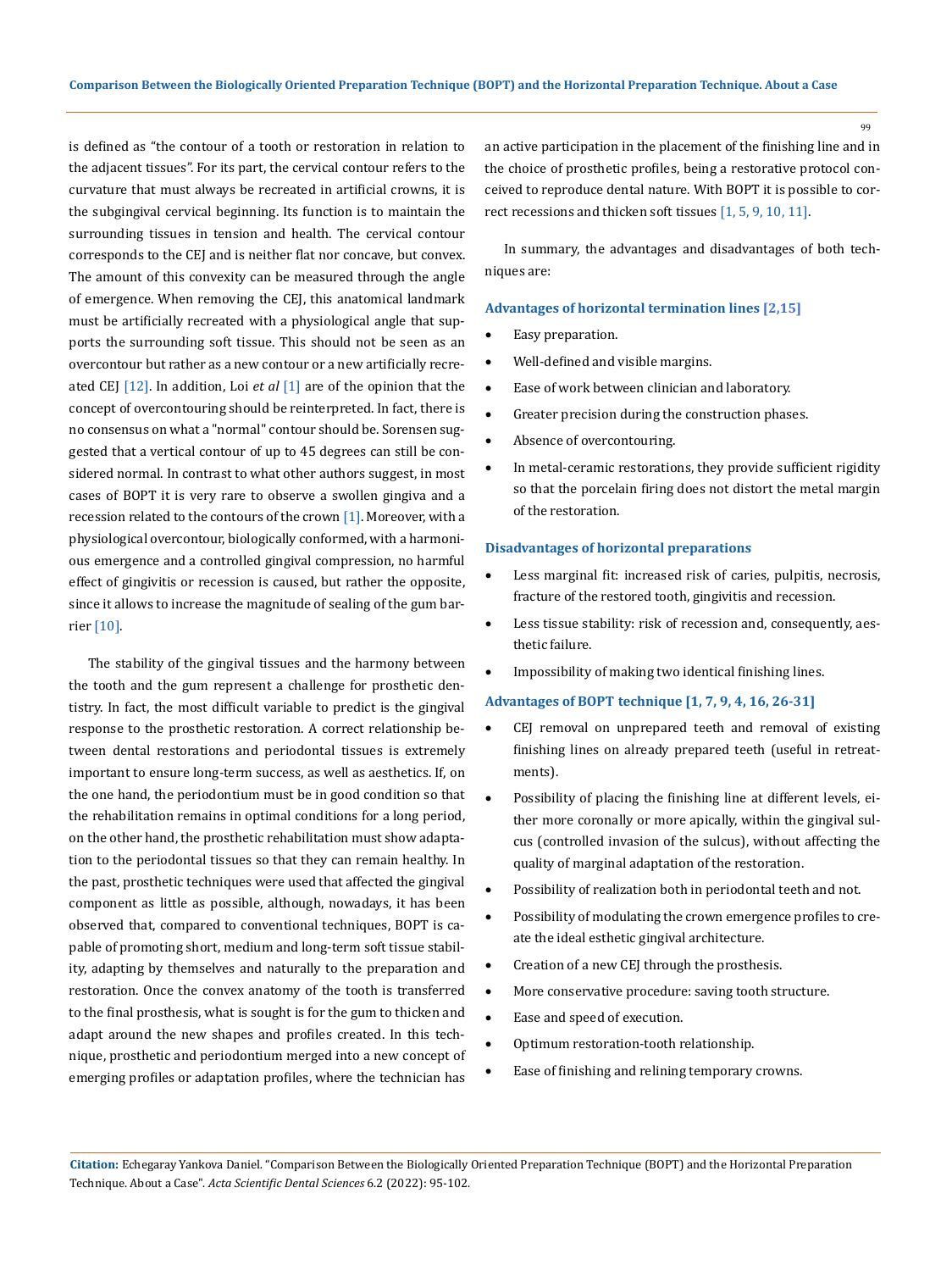- • Ease of impression taking: a defined finishing line does not have to be reproduced, but rather the opening of the gingival sulcus.
- Increased gingival thickness.
- Possibility of leveling gingival margins without the need for surgery.
- • Greater stability of the gingival margin in the short, medium and long term.
- • Better marginal fit: greater retention and better fit between restoration and tooth.
- They are the best clinical solution in cases of advanced periodontal damage that require a fixed prosthesis when the crown margin is located in the root area.

### **Disadvantages of BOPT technique [2, 4, 7-9, 15]**

- According to its detractors: overcontouring, uncontrolled invasion of the gingival sulcus, excessive taper of the prepared tooth, distortion of the ceramic during firing, profuse bleeding, unpredictable soft tissue regeneration, absence of a sharp, well-defined or visible finishing line, and difficulty in clinical and laboratory work.
- More time in the dental chair.
- Minimum waiting period of 4 weeks.
- Fracture or debonding of provisionals during the healing period.
- • High learning curve: requires exceptional preparation skills.
- Difficulty in placing the prosthetic margin adequately as there is no finishing line to refer to.
- • After cementation, in cases of material excess, removal is complex due to the subgingival location of the restoration's emergence profile.
- • Difficulty in performing adhesive cementation (impossibility of isolating the field).
- • For the clinician or laboratory technician with little experience in the procedure, there is a risk of uncontrolled sulcus invasion.
- Need for more scientific evidence..

In this clinical case, a comparison is made between a horizontal finishing line (chamfer) and the BOPT technique. In the preparation with a finishing line, greater complexity is observed making and marking the chamfer and when taking the impression. In the BOPT technique, preparation, is less complex, the complexity of the technique being based on the conformation of the provisional. The conformation of a provisional with a correct emergence profile and controlling the invasion of the sulcus entails a longer time in the dental chair. In the conventional technique, the final impression is taken in the same session in which the preparation is performed, while in the BOPT technique it is necessary to wait a minimum period of 4 weeks of provisionalization for the soft tissues to mature, being able to take the final impression after 4 weeks. The BOPT technique necessarily requires a provisional fabricated by the laboratory, increasing the expense of the treatment. In both cases, the prosthesis is cemented during the first 2 months with provisional cement and, after that time, it is permanently cemented. Follow-up is 1 year in both cases. In the case of the conventional technique, over the course of a year, a slight apical migration of the gingival margin can be seen at the level of the mesiobuccal surface of 2.4 and the mesiopalatine surface of 2.6. (Figure 3). In the follow-up of the BOPT technique, tissue stability and slight thickening of the gingival tissues can be seen. This finding agrees with those of the study by Serra *et al* [26], where it is observed that gingival thickening is more evident during the first year. In the same study it is also observed that the long-term stability of soft tissues is 98.6%. In the period of observation of the BOPT technique, no inflammation or bleeding on probing is observed. In the medium term, Paniz *et al*  [18], observed bleeding of 41.3%. Pettinicchio *et al* [17], observed that inflammation was greater in BOPT preparations than in those performed with the shoulder. This differs from the long-term results obtained by Serra *et al* [26], who observed bleeding of 12% at 4 years. Thus, in contrast to what other authors suggest, in most BOPT cases it is very rare to observe inflammation or recession associated with the contours of the crown  $[1, 9]$ . In the case of the conventional technique, bleeding is observed in 5 locations, which agrees with the studies by Pelaez *et al* [20] and Tanner *et al* [32], where a high percentage of inflammation and bleeding is observed in the long term in preparations made with chamfer.

**Citation:** Echegaray Yankova Daniel*.* "Comparison Between the Biologically Oriented Preparation Technique (BOPT) and the Horizontal Preparation Technique. About a Case". *Acta Scientific Dental Sciences* 6.2 (2022): 95-102.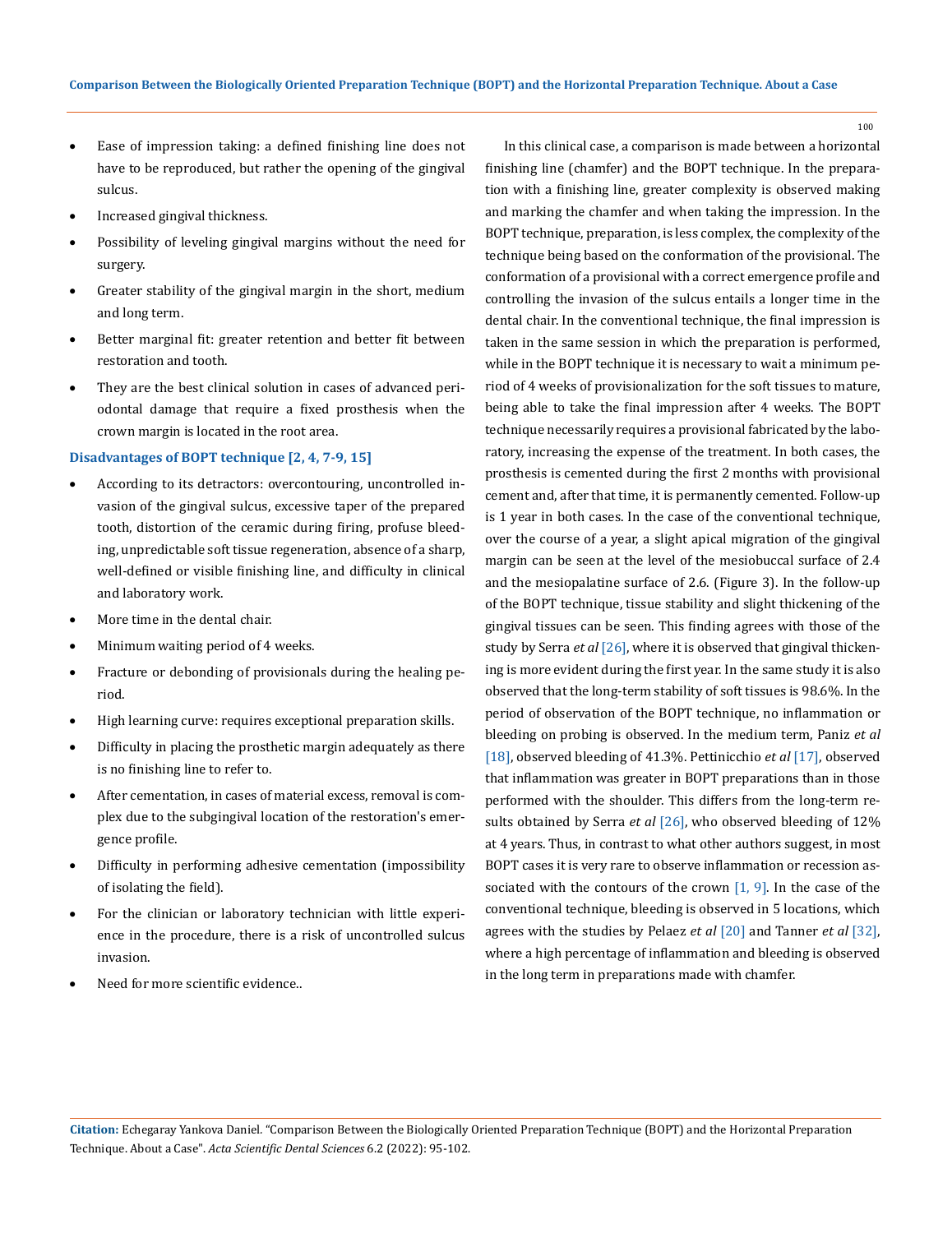

**Figure 3:** Slight recession at the level of 2.4 (MV) and 2.6 (MP).

# **Conclusions**

- The BOPT technique has proven to be effective in increasing gingival thickness, providing stability to the gingival margin over time.
- The BOPT technique is capable of producing a coronal migration of the gingival margin.
- • Different finish line designs have been suggested for tooth preparations for different reasons, but it is not clear which type of finishing line, if any, offers the greatest advantage. Apparently the BOPT technique is the one that obtains the best results. However, to give greater scientific value to the technique, more clinical and biological studies are necessary.

## **Bibliography**

- 1. [Loi I and Di Felice A. "Biologically oriented preparation tech](https://pubmed.ncbi.nlm.nih.gov/23390618/)[nique \(BOPT\): a new approach for prosthetic restoration of](https://pubmed.ncbi.nlm.nih.gov/23390618/)  periodontically healthy teeth". *[The International Journal of Es](https://pubmed.ncbi.nlm.nih.gov/23390618/)[thetic Dentistry](https://pubmed.ncbi.nlm.nih.gov/23390618/)* 8.1 (2013): 10-23.
- 2. Loi I., *et al*. "Biologically oriented preparation technique (BOPT). A new approach in prosthetic preparation in dentistry". *International Quintessence* 5 (2008): 69-75.
- 3. Bazzoli M., *et al*. "The management of gum parabolas with B.O.P.T. technique approach with cad-cam". *Teamwork Media* 9.5 (2013): 42-53.
- 4. [Agustín-Panadero R and Solá-Ruíz MF. "Vertical preparation](https://pubmed.ncbi.nlm.nih.gov/26213268/)  [for fixed prosthesis rehabilitation in the anterior sector".](https://pubmed.ncbi.nlm.nih.gov/26213268/) *Jour[nal of Prosthetic Dentistry](https://pubmed.ncbi.nlm.nih.gov/26213268/)* 4 (2015): 474-478.
- 5. Viviani A., *et al*. "Description of the BOPT (Biological Oriented Preparation Technique)". *Dental Gazette* 298 (2018): 134-147.
- 6. Loi I., *et al*. "The prosthetic coronal contour with biologically oriented preparation technique (BOPT): technical considerations". *Quintessence International* 25 (2009): 4-19.
- 7. Agustín-Panadero., *et al*[. "Fixed dental prostheses with ver](https://pubmed.ncbi.nlm.nih.gov/26774314/)[tical tooth preparations without finish lines: A report of two](https://pubmed.ncbi.nlm.nih.gov/26774314/)  patients". *[The Journal of Prosthetic Dentistry](https://pubmed.ncbi.nlm.nih.gov/26774314/)* 115.5 (2016): [520-526.](https://pubmed.ncbi.nlm.nih.gov/26774314/)
- 8. Agustín-Panadero R., *et al*[. "Prospective Clinical Study of Zir](https://pubmed.ncbi.nlm.nih.gov/29513640/)[conia Full-coverage Restorations on Teeth Prepared with Bio](https://pubmed.ncbi.nlm.nih.gov/29513640/)[logically Oriented Preparation Technique on Gingival Health:](https://pubmed.ncbi.nlm.nih.gov/29513640/)  [Results After Two-year Follow-up".](https://pubmed.ncbi.nlm.nih.gov/29513640/) *Operative Dentistry* 43.5 [\(2018\): 482-487.](https://pubmed.ncbi.nlm.nih.gov/29513640/)
- 9. CWC Oaks. "B.O.P.T. Biologically Oriented Preparation Technique" (2017).
- 10. Castorani C., *et al*. "Correction of gingival parables with biologically oriented preparation technique". *Dental Cadmos* 83.6 (2015): 425-434.
- 11. Loi I., *et al*. "The influence of dental preparation on the gingival margin. Management of periodonto with biologically oriented technique (BOPT) in a case of deep dental fractures". *Clinical Periodontics* 5.12 (2019): 37-46.
- 12. Scutellà F., *et al*[. "A Retrospective Periodontal Assessment of](https://pubmed.ncbi.nlm.nih.gov/29023608/)  [137 Teeth After Featheredge Preparation and Gingittage".](https://pubmed.ncbi.nlm.nih.gov/29023608/) *In[ternational Journal of Periodontics and Restorative Dentistry](https://pubmed.ncbi.nlm.nih.gov/29023608/)*  [37.6 \(2017\): 791-800.](https://pubmed.ncbi.nlm.nih.gov/29023608/)
- 13. Baker RA and López CC. "Clinical-prosthetic protocol of the BOPT technique. Barcelona: European Specialized Editions (2016).
- 14. Kuwata M. "Gingival margin design of abutments for ceramometal restorations. 2". *Quintessence of Dental Technology* 10 (1979): 27-38.
- 15. Magallanes R., *et al*[. "The Shoulderless Approach a New Ra](https://elearning.zeroinon.it/en/articles/the-shoulderless-approach-a-new-rationale-in-prosthetic-dentistry-brsmallrmagallanes-ramos-dclark-mmazza-pvenuti-mmaiolino-skopanja-vcirimpei-aatawfik-dbordonali-bacatrinei-jcsutradhar-mczerwinski-asienkiewicz-jkhademi)[tionale in Prosthetic Dentistry".](https://elearning.zeroinon.it/en/articles/the-shoulderless-approach-a-new-rationale-in-prosthetic-dentistry-brsmallrmagallanes-ramos-dclark-mmazza-pvenuti-mmaiolino-skopanja-vcirimpei-aatawfik-dbordonali-bacatrinei-jcsutradhar-mczerwinski-asienkiewicz-jkhademi) *Tomorrow Tooth Journal* 1 [\(2017\): 1-29.](https://elearning.zeroinon.it/en/articles/the-shoulderless-approach-a-new-rationale-in-prosthetic-dentistry-brsmallrmagallanes-ramos-dclark-mmazza-pvenuti-mmaiolino-skopanja-vcirimpei-aatawfik-dbordonali-bacatrinei-jcsutradhar-mczerwinski-asienkiewicz-jkhademi)
- 16. Castorani C., *et al*[. "Valutazione clinica della risposta dei tessu](https://www.ildentistamoderno.com/valutazione-clinica-della-risposta-dei-tessuti-gengivali-alla-tecnica-bopt/)[ti gengivali alla tecnica BOPT".](https://www.ildentistamoderno.com/valutazione-clinica-della-risposta-dei-tessuti-gengivali-alla-tecnica-bopt/) *Il Dentista Moderno* 10 (2017): [58-66.](https://www.ildentistamoderno.com/valutazione-clinica-della-risposta-dei-tessuti-gengivali-alla-tecnica-bopt/)

**Citation:** Echegaray Yankova Daniel*.* "Comparison Between the Biologically Oriented Preparation Technique (BOPT) and the Horizontal Preparation Technique. About a Case". *Acta Scientific Dental Sciences* 6.2 (2022): 95-102.